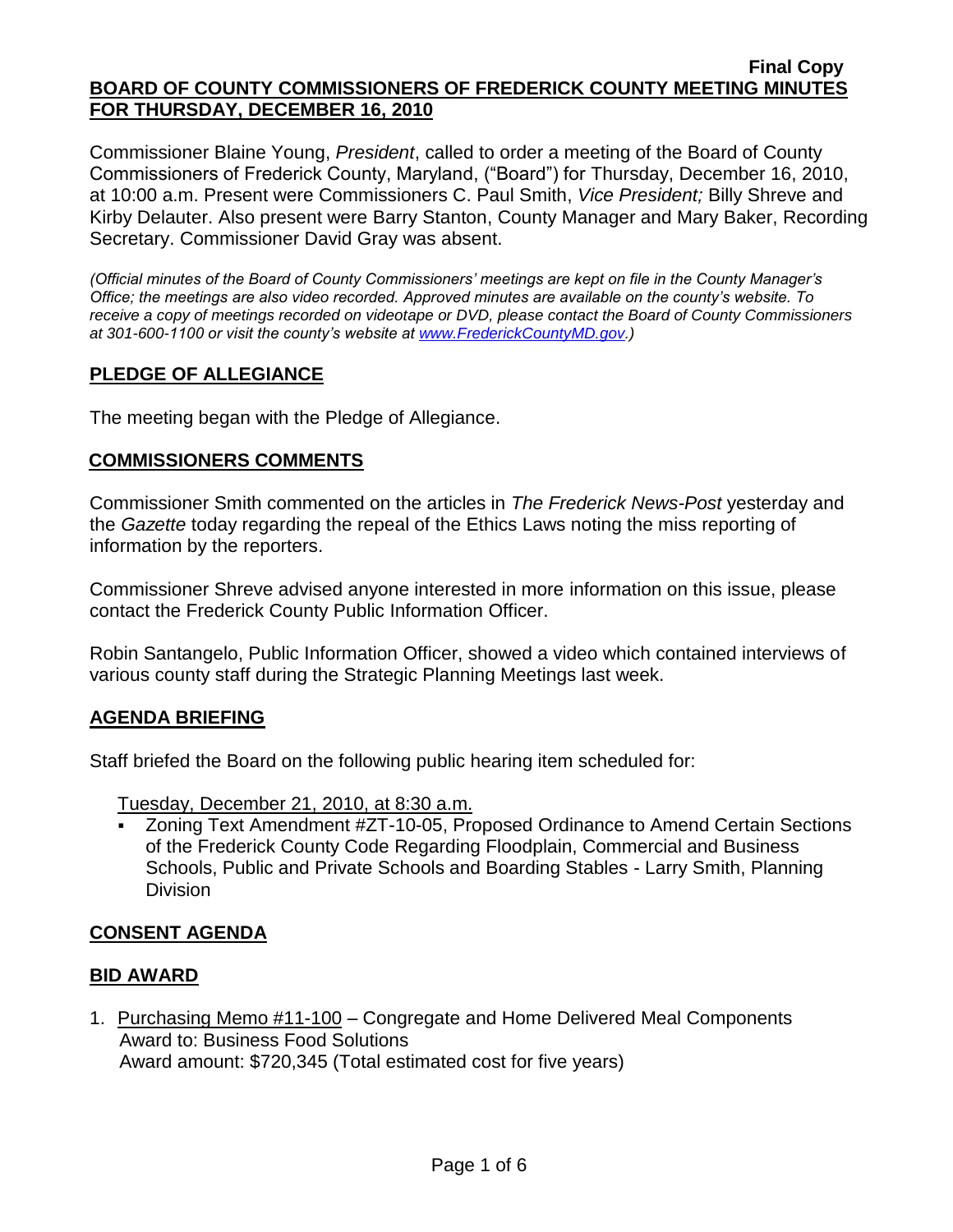## **GRANTS**

- 1. FY 2011 Walmart Foundation Grant Application Joy Rowe, Citizens Services Division
- 2. United Way Annual Statement of Agreement Shelly Toms, Citizens Services Division

Commissioner Young pulled Grant #2.

Commissioner Smith moved approval of the consent agenda as presented with the exception of Grant #2. Commissioner Shreve seconded the motion that passed 4-0 with Commissioner Gray absent.

Margaret Nusbaum and Shelly Toms, Citizens Services Division, presented information regarding Grant #2.

Commissioner Smith moved approval of Grant #2 as presented. Commissioner Shreve seconded the motion that passed 4-0 with Commissioner Gray absent.

# **ADMINISTRATIVE BUSINESS**

## **LIFE Enriched Maryland Initiative/Barbara Bush Foundation for Family Literacy Grant Application – Shelly Toms, Citizens Services Division**

Margaret Nusbaum, Citizens Services Division, and Ms. Toms presented the proposed grant application.

Commissioner Smith moved approval of the grant as presented. Commissioner Delatuer seconded the motion that passed 4-0 with Commissioner Gray absent.

#### **Collective Bargaining for FY 2012 with Represented Fire and Rescue Services Division Employees - Miles Ward, Human Resources Division**

Mr. Ward presented information to start the collective bargaining process.

Commissioner Young moved approval to start the collective bargaining process as presented. Commissioner Smith seconded the motion that passed 4-0 with Commissioner Gray absent.

#### **Wastewater Utility Masterplan for Frederick County and the City of Frederick Waste Water Collection and Conveyance System, Design Change Order No. 17 – Mike Marschner, Utilities and Solid Waste Management Division**

Mr. Marschner presented the proposed change order.

Commissioner Smith moved approval of Change Order No. 17 as presented. Commissioner Shreve seconded the motion that passed 4-0 with Commissioner Gray absent.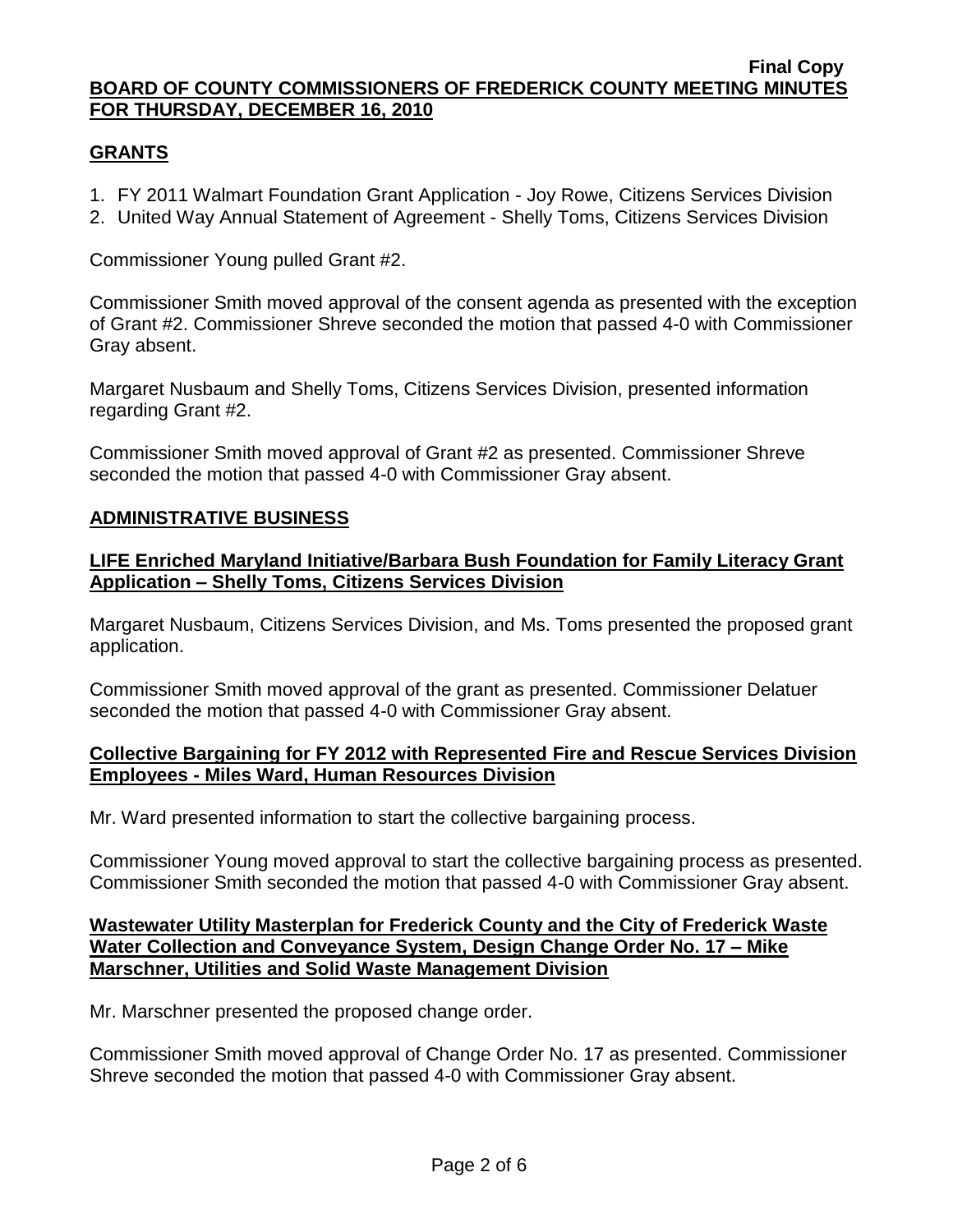#### **WORKSESSION**

# **Installment Purchase Program - Lakin Dwelling Exclusion Request - Tim Blaser and Anne Bradley, Planning Division**

Mr. Blaser and Ms. Bradley presented the proposed installment purchase program request.

There was no public comment.

Commissioner Shreve moved approval to set the one-acre boundary that was previously excluded. Commissioner Delauter seconded the motion that passed 4-0 with Commissioner Gray absent.

The Board also requested staff to include language to the advertisements letting property owners have the choice to donate easement property versus the county purchasing the easement property.

#### **Fire and Rescue Service Delivery Task Force Report - Tom Owens, Fire and Rescue Services Division**

Mr. Owens presented the report.

The Board requested a night meeting be scheduled for this item.

No action was taken by the Board.

#### **ADMINISTRATIVE BUSINESS**

## **Frederick County Snow Removal Operations Plan Update - Tom Meunier, Public Works Division**

This item was postponed due to inclement weather.

#### **COMMISSIONERS COMMENTS**

None.

#### **PUBLIC COMMENTS (3 MINUTE PRESENTATION)**

John Neary

## **QUESTIONS – PRESS**

None.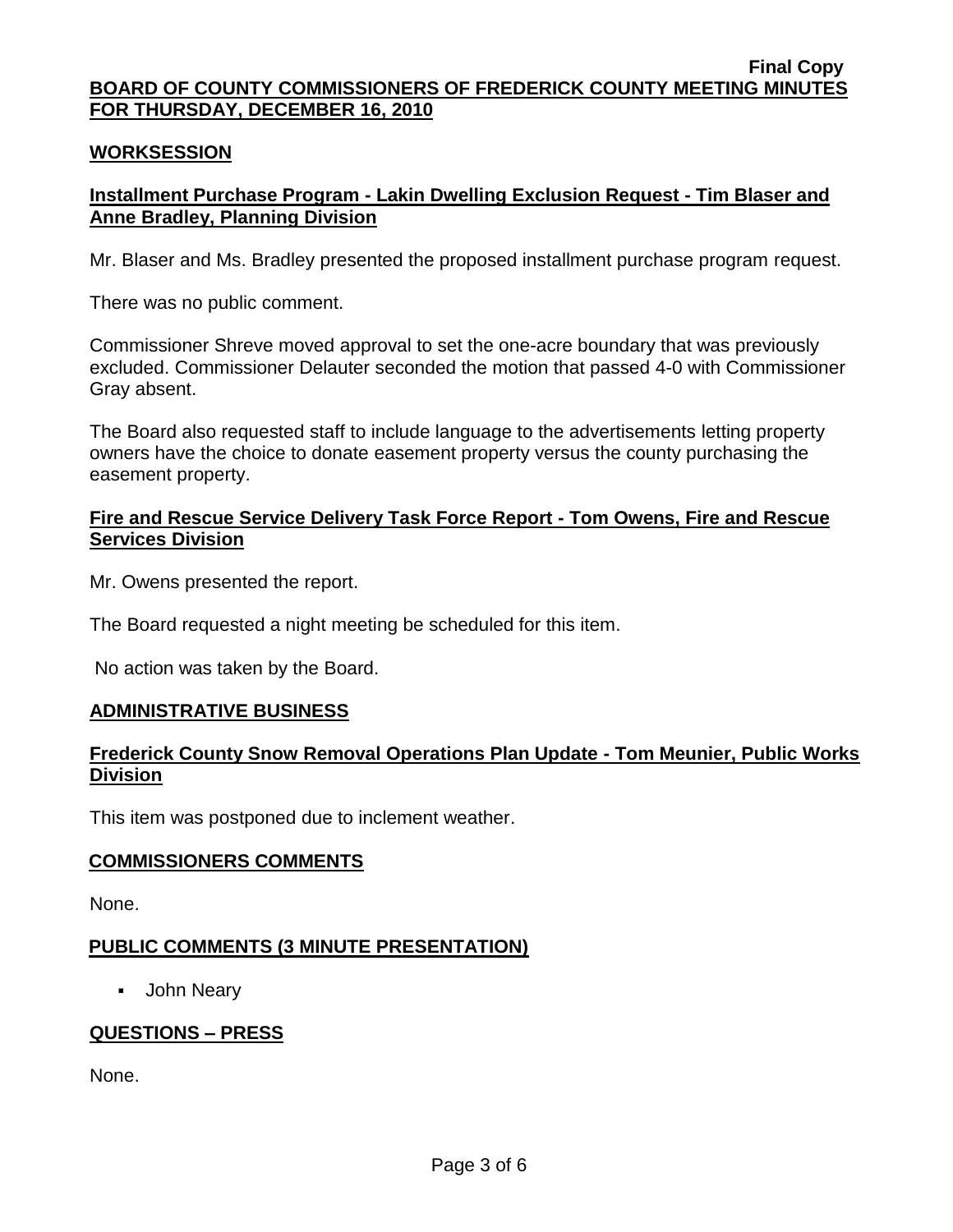# **CLOSED SESSION**

The following closed session item was postponed to a future agenda:

Maryland Annotated Code State Government Article § 10-508(a) (7) To consult with counsel to obtain legal advice on a legal matter; and (8) To consult with staff, consultants, or other individuals about pending or potential litigation.

Commissioner Smith moved to proceed into closed session in accordance with Maryland Annotated Code State Government Article § 10-508(a) (14) Before a contract is awarded or bids are opened, discuss a matter directly related to a negotiation strategy or the contents of a bid or proposal, if public discussion or disclosure would adversely impact the ability of the public body to participate in the competitive bidding or proposal process. Commissioner Shreve seconded the motion that passed 4-0 with Commissioner Gray absent.

# **ADJOURN**

The meeting adjourned at 1:55 p.m.

Mary E. Baker Recording Secretary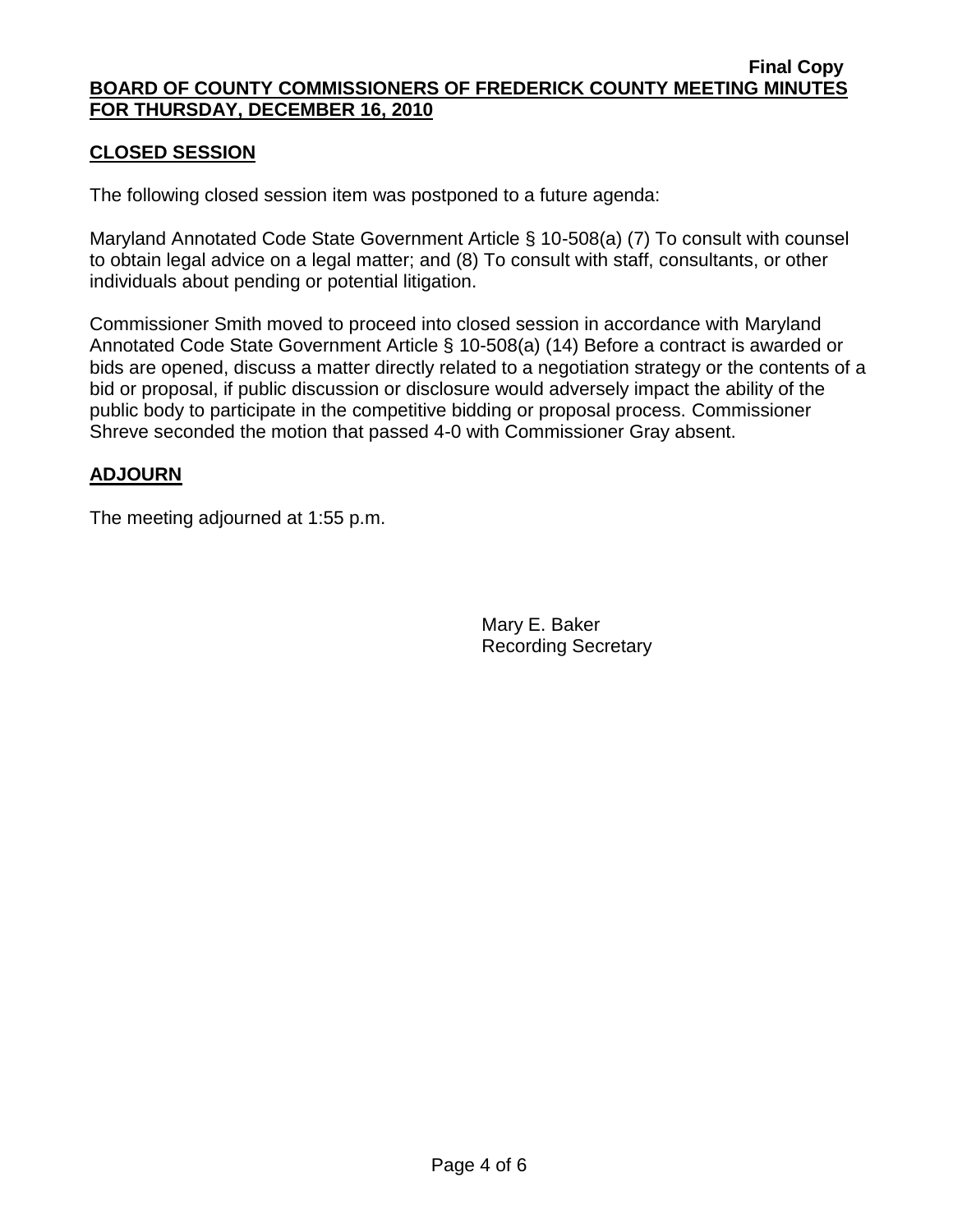## **FORM OF STATEMENT FOR CLOSING THE MEETING OF THUSDAY, DECEMBER 16, 2010**

# **STATUTORY AUTHORITY TO CLOSE SESSION**

#### **State Government Article §10-508(a):**

(14) Before a contract is awarded or bids are opened, discuss a matter directly related to a negotiation strategy or the contents of a bid or proposal, if public discussion or disclosure would adversely impact the ability of the public body to participate in the competitive bidding or proposal process.

#### **Motion:**

Commissioner Smith moved to proceed into closed session in accordance with Maryland Annotated Code State Government Article § 10-508(a) (14) Before a contract is awarded or bids are opened, discuss a matter directly related to a negotiation strategy or the contents of a bid or proposal, if public discussion or disclosure would adversely impact the ability of the public body to participate in the competitive bidding or proposal process. Commissioner Shreve seconded the motion that passed 4-0 with Commissioner Gray absent.

#### **Time and Location:**

2:00 p.m. – Third Floor Meeting Room, Winchester Hall

## **Topic to be Discussed:**

To discuss with county staff the negotiating strategy and advantages and disadvantages of proceeding with a future solid waste transportation and disposal contract proposal.

> Mary Baker Recording Secretary